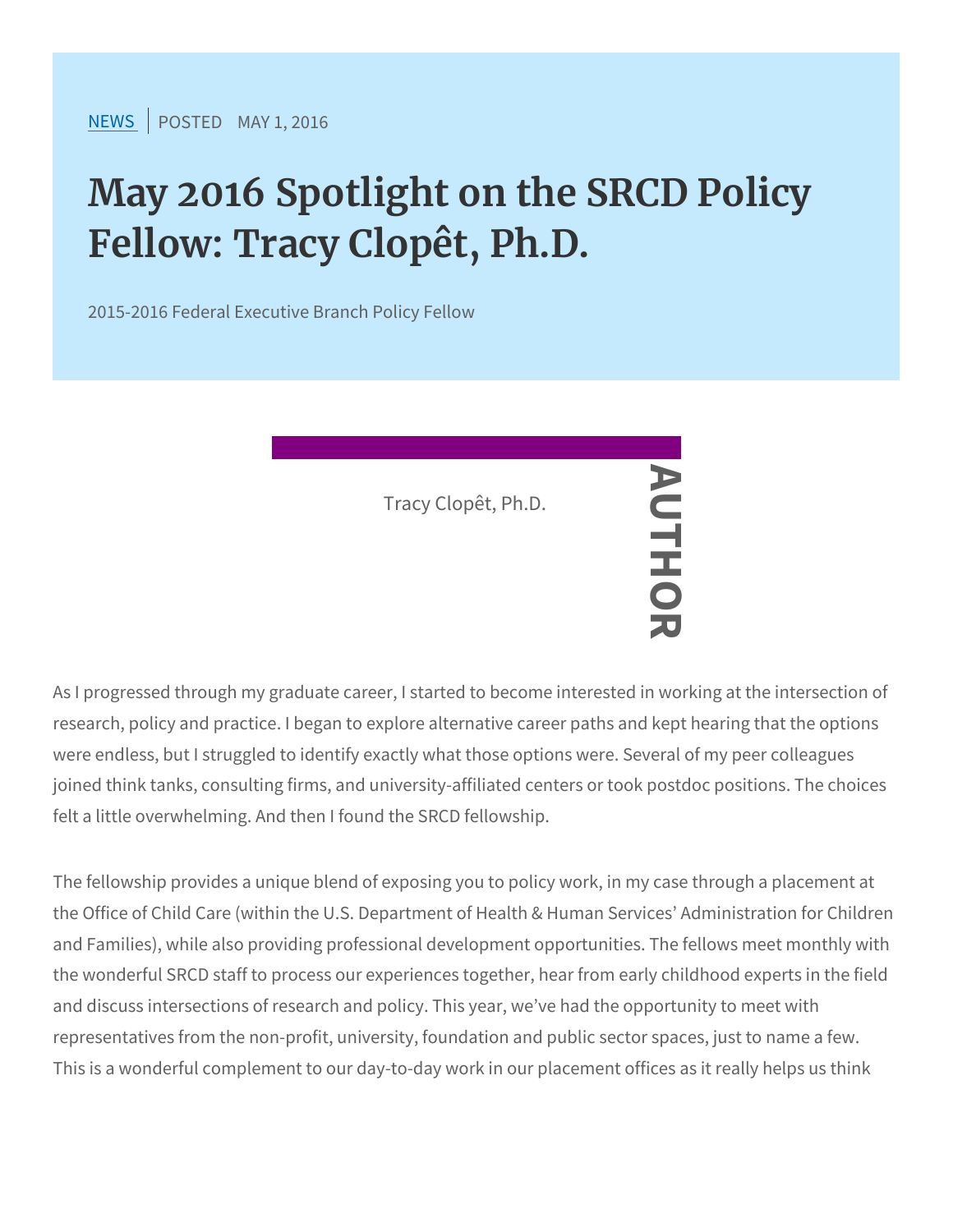about the broader implications of our experience.

Much of the learning I've gained this year is process oriented. The fellowship has provided me with a rich opportunity to explore the inner workings of the government, which has brought up many questions along the way *–What's the distinction between a political appointee and a civil servant and what does that mean for their work and tenure? How do the various levels of government interact (e.g. Federal, State, local)? How are the offices/agencies/divisions/departments structured and how can you work across them? I'll highlight a few examples that brought these questions to light for me, but to gain the full picture I whole heartedly recommend considering the fellowship for yourself!*

*What's the distinction between a political appointee and a civil servant and what does that mean for their work and tenure?* Within the Office of Child Care, the Director is a political appointee, and as such is tasked with carrying out the vision of the Administration through the Office of Child Care. A political appointee is therefore tasked with blending the President's agenda with the operations of their Office. I've had the opportunity to work closely with the Director, preparing briefing materials and talking points on topics spanning from best practices in infant and toddler care to ways to support parents pursuing education or job training. I've witnessed the fineness it takes to move a political agenda forward, while staying true to the children and families served by the program. It's a delicate balance and one that requires diplomacy and excellent support staff. It's also important to note that when a new President is elected, these political appointees must resign from their duties and allow the incoming President the opportunity to appoint whomever they deem fit. In the lead up to an election year, it's been fascinating to see this transition first hand.

*How do the various levels of government interact (e.g. Federal, State, local)?* The Office of Child Care administers the Child Care and Development Fund (CCDF), which is a subsidy program for low income, working parents to access high quality child care for their children. At the end of 2014, the CCDF law was reauthorized for the first time in nearly 20 years. The reauthorized law includes several new provisions pertaining to health and safety, quality and consumer education. To provide support for the delivery of its programs, the Administration for Children and Families has divided the country into 10 regions, placing federal staff in each region to keep the lines of communication open across the country. This year, I have served as the liaison to a region in the west spanning 4 states, 3 territories and several American Native tribes, providing support for the interpretation and implementation of the law. I have been able to see how the Federal policy is translated down to these different levels of government and delivered to children and families in those localities. The governance structure in these different localities makes some of the new pieces of the law challenging to implement. For instance, a small territory may include providers that speak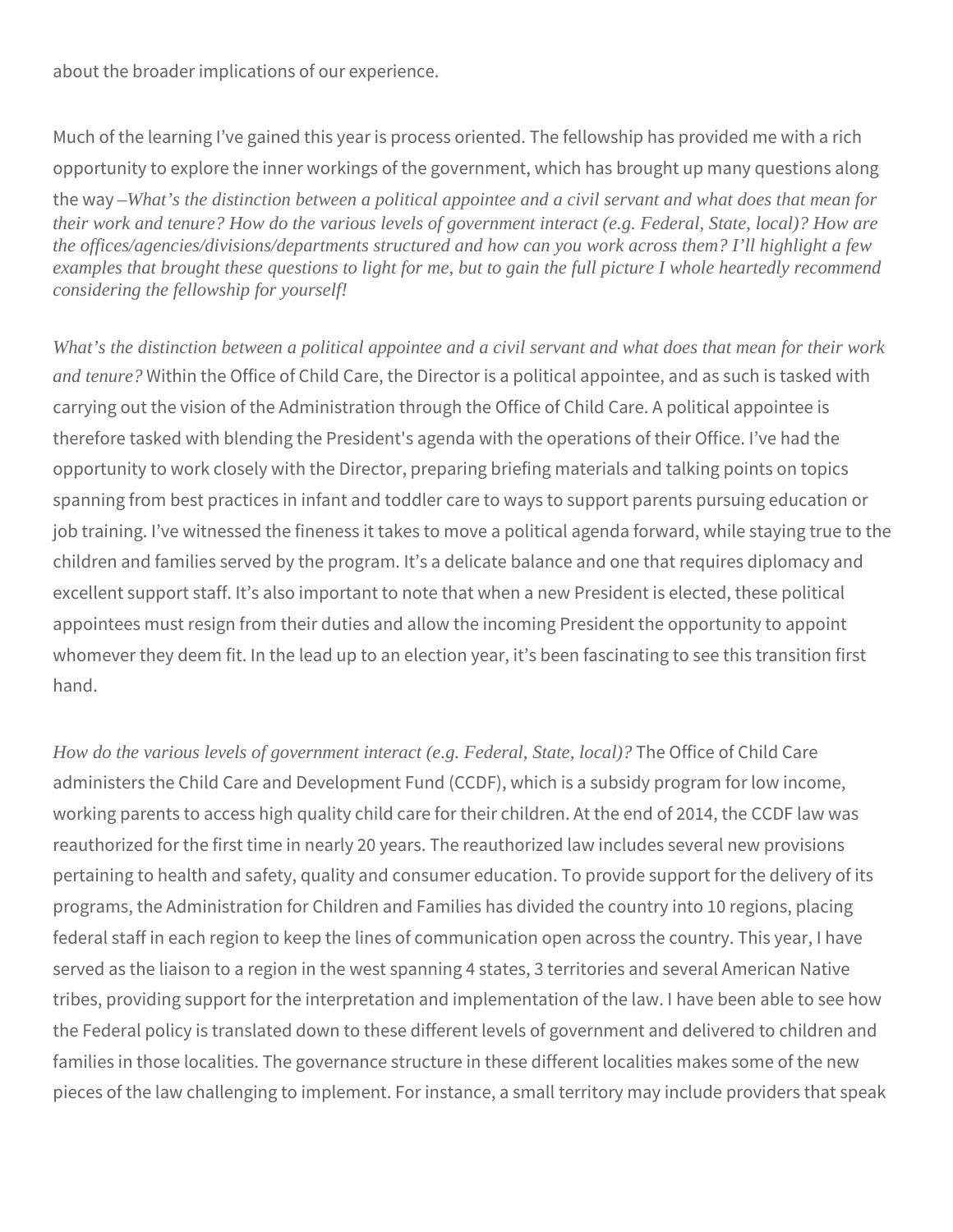several different dialects of the same language making it challenging to provide training materials that can be universally used across the territory. Or in a large state spanning urban and rural areas there are challenges in setting subsidy rates that meet the adjusted costs of these vastly different contexts. I've learned through this experience that a *one-size-fits-all* approach doesn't actually fit all and the flexibility that is allowed within the block grant structure of the CCDF program is necessary to meet the diversity of needs of families across the country.

*How are the offices/agencies/divisions/departments structured and how can you work across them?* The Administration for Children and Families houses both the Office of Child Care and the Office of Head Start, which are both responsible for overseeing early childhood programs. While there are many differences in the delivery and scope of these programs, both provide services for children and families from low-income backgrounds. Despite working with similar populations, there are often silos in the work we do. There's been a growing recognition that there is rich learning that can be shared across these programs. In partnership with fellows and staff from the program offices, as well as the Office for Planning, Research, and Evaluation, we have started a series of Early Childhood Research meetings to share work across the agency. It's been such a rich learning experience to hear how the offices can inform each other's work. There have also been challenges in finding ways to communicate across offices – one salient theme that has stood out is how to make research accessible to multiple audiences. This gathering is helping to dissect ways to do that so we can effectively share our work.

Earlier this year, I also had the opportunity to help plan an event that was hosted at the White House and cosponsored by the Departments of Health & Human Services and Education, as well as other private sector partners. The event was focused on early learning in STEM (science, technology, engineering and math) and was a beautiful example of bringing together leaders in government, public and private sector spaces to work together toward a shared goal of enhancing opportunities for our youngest learners. The day fostered a feeling of collaboration – it became evident that there is so much potential in this line of work and no one can go at it alone. As the old saying goes, two heads are better than one. And, in this case, many more than two!